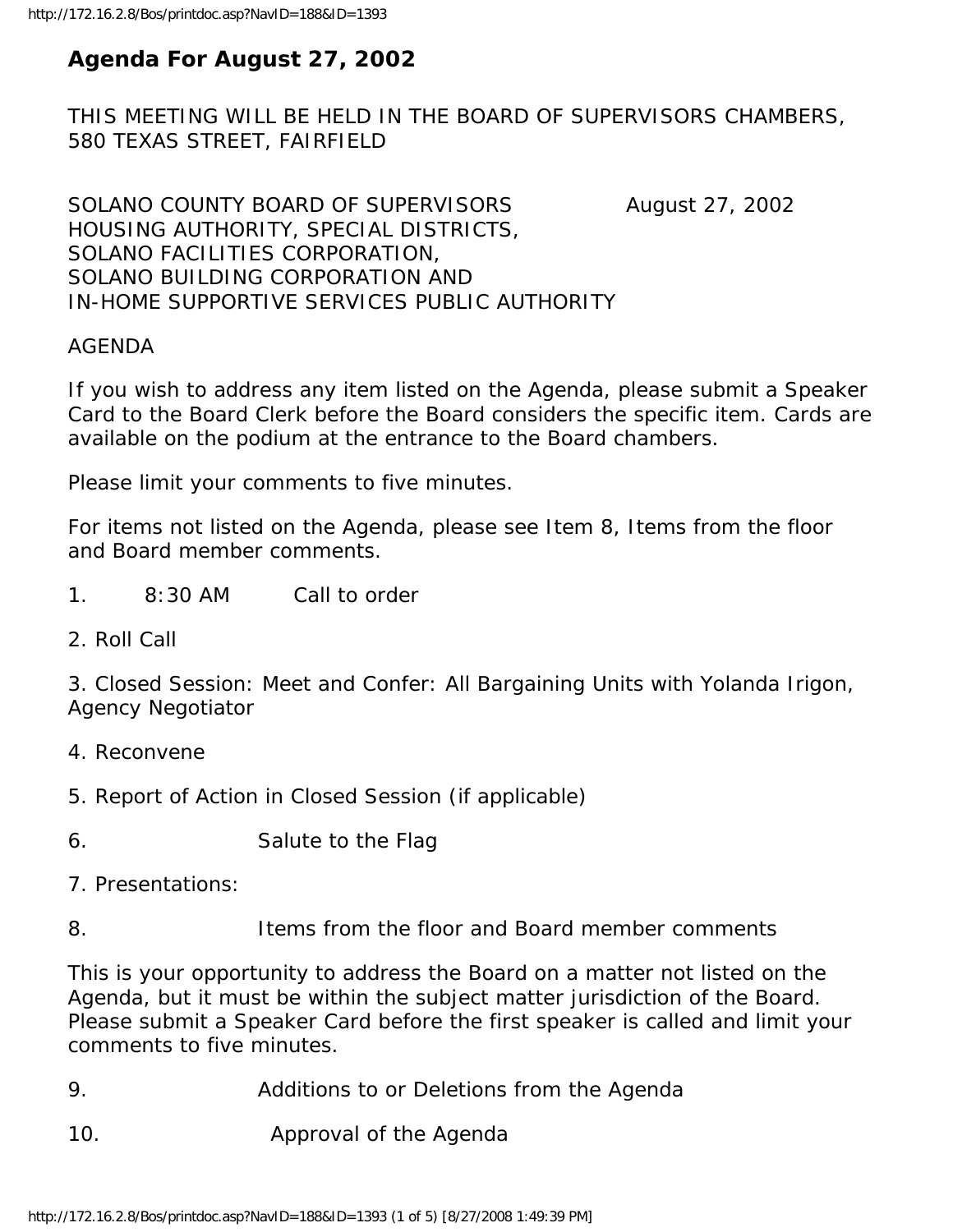11. Approval of Consent Calendar

The Board considers all matters listed under the Consent Calendar to be routine and will adopt them in one motion. There will be no discussion on these items before the Board votes on the motion unless Board members, staff or the public request specific items be discussed and/or removed from the Consent Calendar. If you wish to address specific items on the Consent Calendar, please submit a Speaker Card before the Board takes action on the Consent Calendar and appropriately limit your comments to five minutes.

CONSENT CALENDAR

GENERAL GOVERNMENT

12. Clerk of the Board of Supervisors: Approval of Minutes: None

13. Chief Information Officer:

Approval to renew the Integrated Fund Accounting System (IFAS) Annual Maintenance Agreement with SunGard Bi-Tech Incorporated for \$68,286 for the period of July 1, 2002 through June 30, 2003; authorize the Auditor-Controller to execute all future SunGard Bi-Tech support agreements (funding provided in FY2002/03 Budget)

14. Auditor-Controller:

Adoption of a resolution setting the tax rates for the County and applicable districts for FY2002-03

15. Solano County Fair:

Approval to issue an invitation for bids for the construction and operation of a new electronic sign at the Solano County Fairgrounds (revenues generated by sign will be included in Fair's 2003 budget)

HEALTH AND SOCIAL SERVICES: None

CRIMINAL JUSTICE

16. District Attorney:

Approval of an appropriation transfer in the amount of \$15,433 from Asset Forfeiture Fund Contingencies for the purchase of law enforcement protection equipment (4/5 vote required) (no General Fund impact)

17. Department of Child Support Services:

Approval of a contract for the period of July 1, 2002 through June 30, 2003 with Printing Networking Mailing Information Technology to provide bulk mailing services at a cost not to exceed \$150,000 (no General Fund impact – funding included in departmental FY2002/03 budget)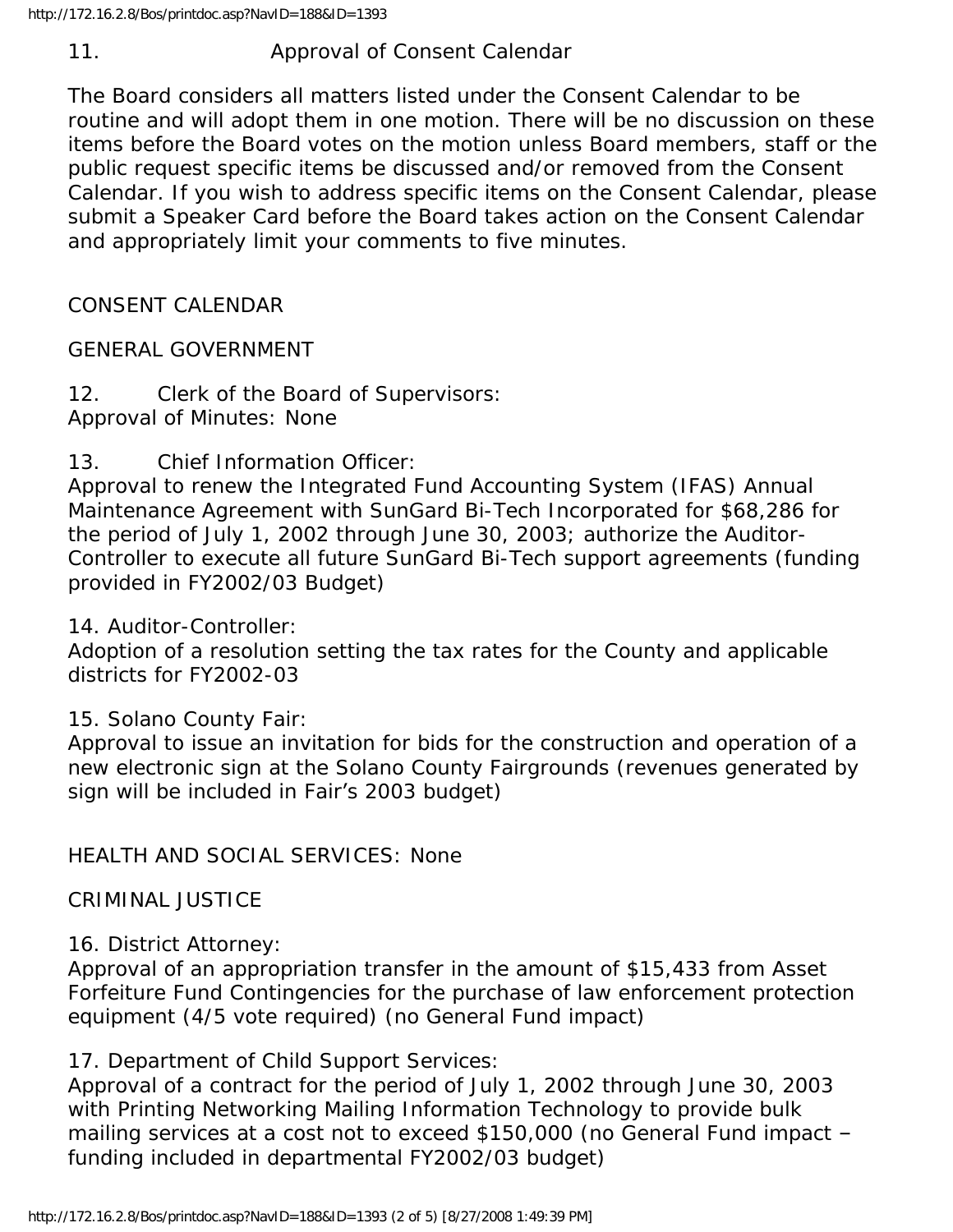# LAND USE/TRANSPORTATION: None

#### OTHER: None

#### SCHEDULED CALENDAR

18. Rescheduled Consent Items: (Items pulled from Consent Calendar

above) A) E)

 $B) F)$ 

C) G)

 $D)$  H)

#### GENERAL GOVERNMENT

19. Board of Supervisors:

Consider appointments to the Citizens Oversight Committee for the Solano County Transportation Sales Tax Expenditure Plan

20. County Administrator's Office:

Consider request from California State Association of Counties (CSAC) Administration of Justice Policy Committee for comments on the Probation Services Task Force proposed interim model for the appointment, evaluation, discipline, and removal of the chief probation officer

21. Chief Information Officer:

Receive a presentation on Solano County's new Web Site

# 22. Auditor-Controller:

Presentation of the audit report of the Inmate Welfare Fund administered by the Solano County Sheriff for the fiscal year ended June 30, 2001

23. Registrar of Voters:

A) Receive a presentation on Touchscreen Voting Systems from Lou Dedier, Director of Voting Systems, California Secretary of State's Office B) Receive a report and recommendations on the request for proposals process for a replacement voting system; approve the selection of Diebold Election Systems to provide a Replacement Voting System for the County; authorize the Registrar of Voters to enter into contract negotiations with Diebold; approve an appropriation transfer of \$1,824, 083 from General Fund Contingencies for the County's share of cost for the System (4/5 vote required); adopt a resolution authorizing the Registrar of Voters to submit an application to the California Secretary of State's Voting Modernization Board for funding to purchase voting equipment; direct the Registrar of Voters to return to the Board for approval of the contract with Diebold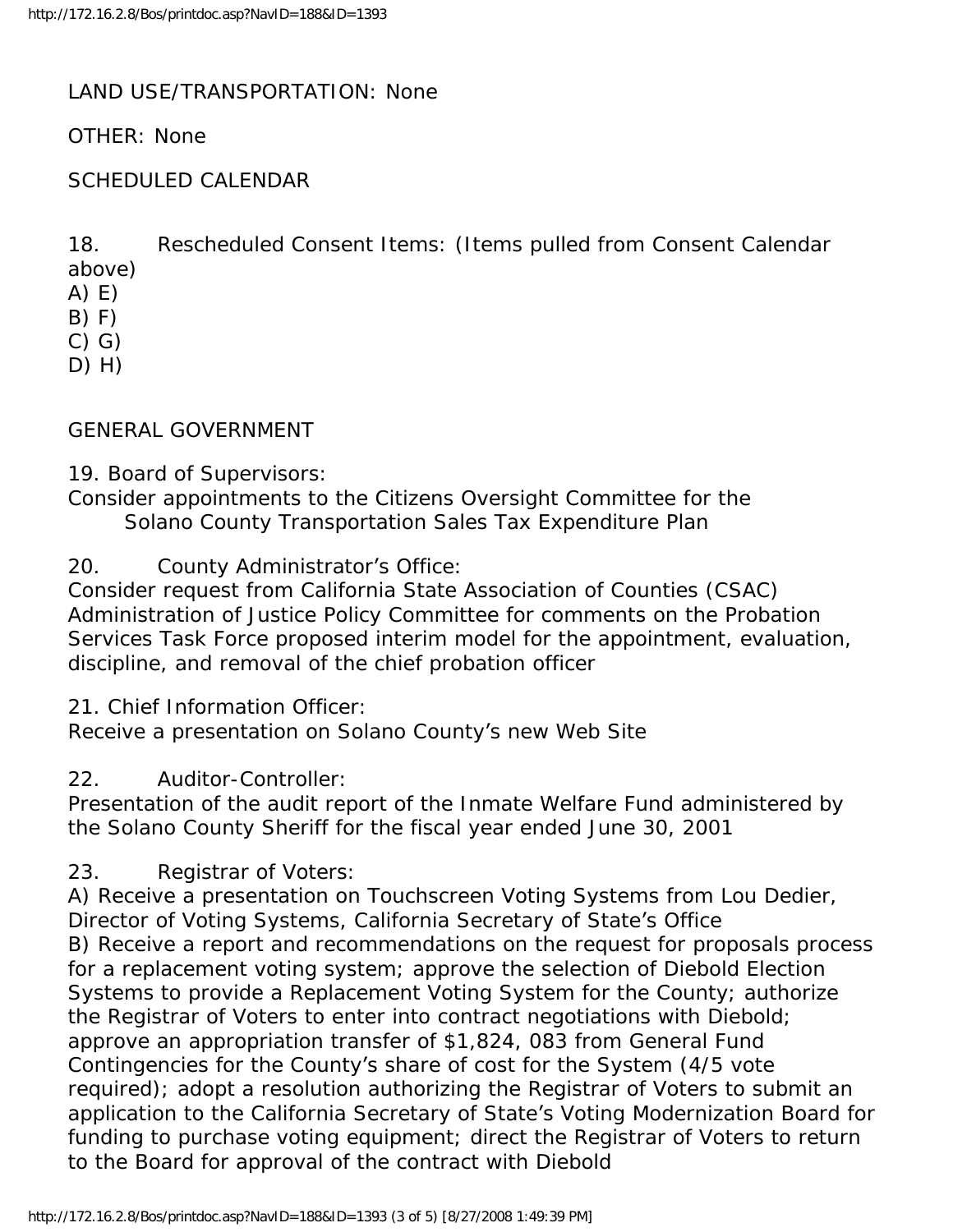# HEALTH AND SOCIAL SERVICES

24. Health and Social Services:

A) Consider recommendations outlined in the staff report regarding reauthorization of the Temporary Assistance for Needy Families (TANF) Program (Welfare Reform)

B) Receive a report regarding Health and Social Services Substance Abuse Programs and revenue for FY2001/02 and FY2002/03; consider departmental recommendation to fill services gaps in treatment services as identified through the Substance Abuse Redesign Project

25. Workforce Investment Board of Solano County:

Consider approval of the Workforce Investment Act Strategic Five Year Plan – Third Year Local Plan Modification for Program Year 2002-2003

CRIMINAL JUSTICE: None

OTHER: None

MISCELLANEOUS ITEMS

26. Appointments/Resignations to Boards and Commissions:

A) Board of Supervisors:

Appointment of Scott D. Garrison to the Solano County Park and Recreation Commission

B) Children's Network of Solano County:

Accept the application for membership of Robin Graffam to the Children's Network Council

C) Workforce Investment Board of Solano County:

Ratify the appointments of Mr. Fadi Halabi, Mr. Jaye Thompson, and Mr. Armond Phillips as representatives on the Workforce Investment Board of Solano County

SPECIAL DISTRICTS GOVERNED BY THE BOARD OF SUPERVISORS:

In Home Supportive Services Public Authority

D) Health and Social Services:

Approve the bylaws for the Public Authority Advisory Committee

2:00 P.M.

LAND USE/TRANSPORTATION

27. Environmental Management: